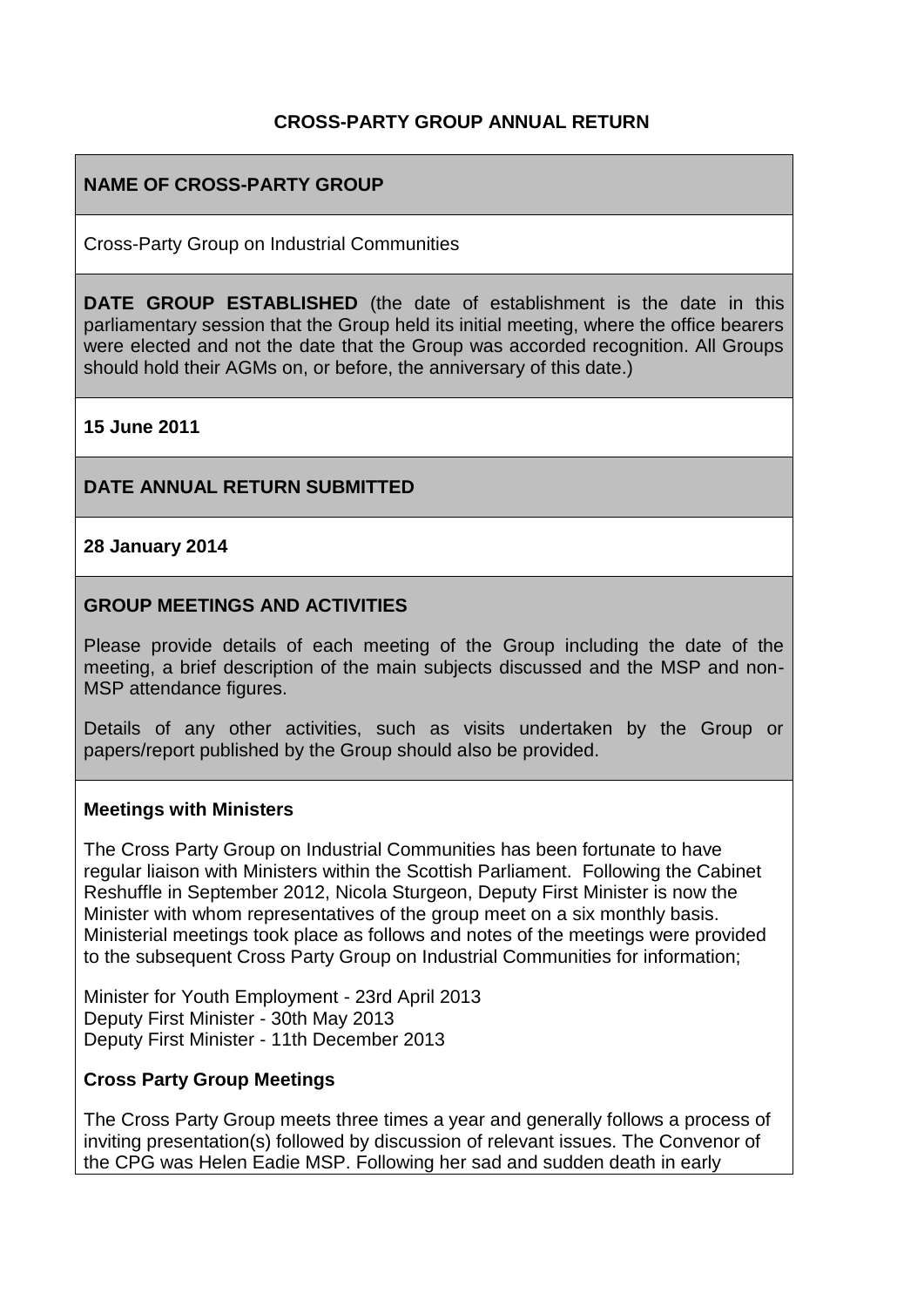November, the Vice Convenor Colin Beattie MSP took on the role of the Convenor until the AGM. Meetings took place as follows;

## **23rd January 2013**

Key agenda items for this meeting included; Presentation from Angela Constance MSP on the Scottish Government Youth Employment Strategy, Discussion of the ICA Scotland Ten Point Plan for Rebuilding Scotland's Economy, Discussion of CPG Annual Report, Election of Office Bearers and agreement of meeting dates for 2013- 14.

Attendance - 5 MSP's, 10 non MSP's.

## **29th May 2013**

Key agenda items at this meeting included; Presentation on the Draft Operational Programme for 2014-2020 by the Scottish Government European Structural Funds division, Presentation on the Impact of Welfare Reforms in Scotland by Professor Steve Fothergill (Report commissioned by the Scottish Parliament Welfare Reform Committee), Report on meeting with Angela Constance MSP.

Attendance 3 MSP's and 11 non MSP'S

## **30th October 2013**

Key agenda items included; Presentation on Zero Hours Contracts and the Living Wage by Peter Kelly of the Scottish Poverty Alliance, Report on Meeting with Nicola Sturgeon MSP, discussion on CPG priorities.

Attendees 3 MSP's and 8 non MSP's.

## **Funding Group Meetings**

A small sub group of the Cross Party Group was established to consider funding issues including European Structural Funds, BiG Lottery, CRT and other funding related issues. The group does not meet on a scheduled basis but meets when there are specific items of relevance to discuss. The Group is chaired by Linda Aird, North Ayrshire Council. A note of the Funding Group meeting is presented to the subsequent Cross Party Group. Funding Group meetings took place as follows;

29th May 2013

## **MSP MEMBERS OF THE GROUP**

Please provide names of all MSP members of the Group. Note that only names need to be provided, no party designation or other information is required.

John Pentland

Mark Griffin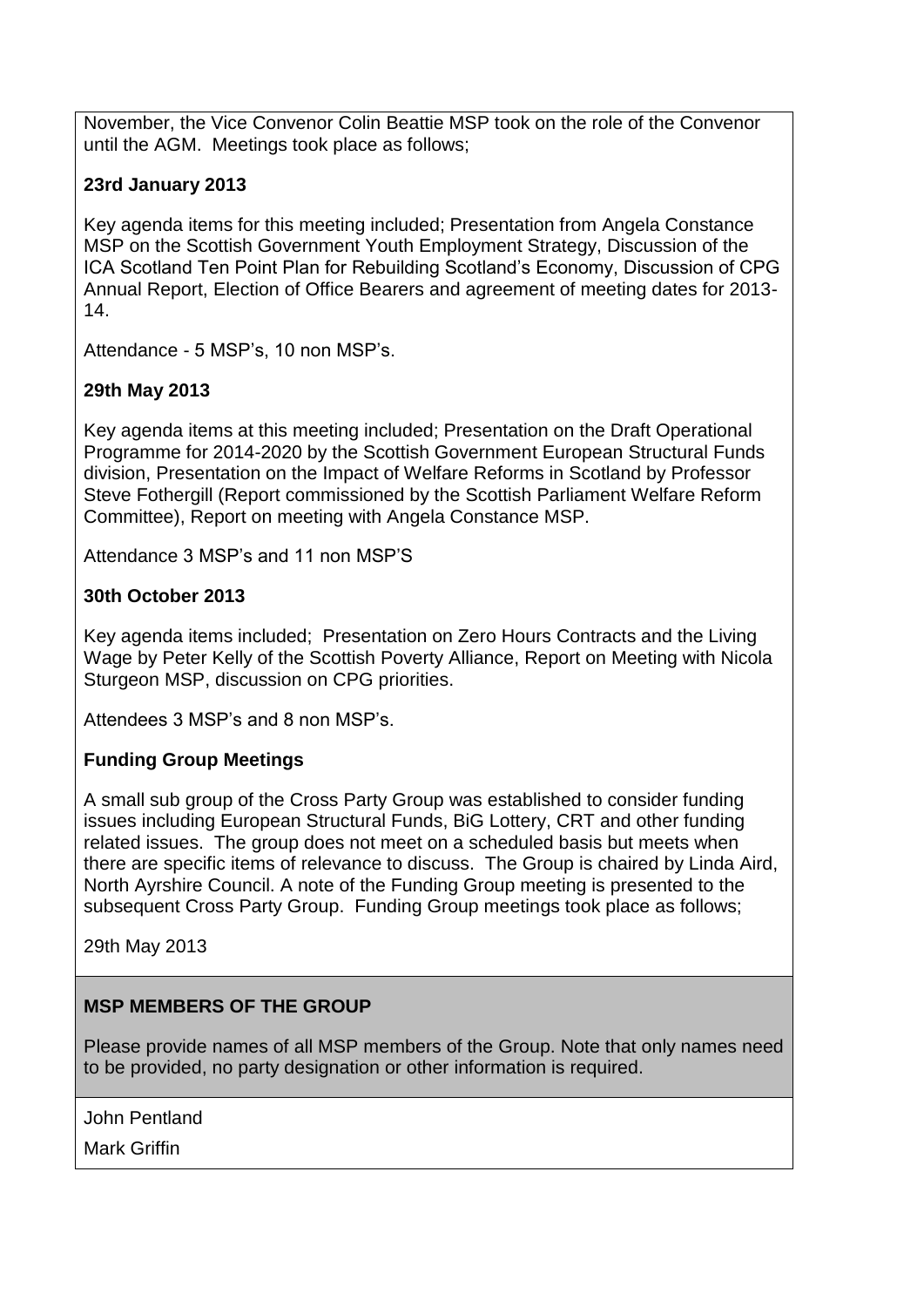| <b>Colin Beattie</b>    |
|-------------------------|
| Neil Bibby              |
| John Mason              |
| Adam Ingram             |
| <b>Willie Rennie</b>    |
| John Lamont             |
| <b>Elaine Murray</b>    |
| Jayne Baxter            |
| <b>Cameron Buchanan</b> |

#### **NON-MSP MEMBERS OF THE GROUP**

For organisational members please provide only the name of the organisation, it is not necessary to provide the name(s) of individuals who may represent the organisation at meetings of the Group.

| Individuals   |                                           |
|---------------|-------------------------------------------|
| Organisations | <b>Clackmannanshire Council</b>           |
|               | <b>Coalfields Regeneration Trust</b>      |
|               | Dumfries & Galloway Council               |
|               | <b>East Ayrshire Council</b>              |
|               | <b>Fife Council</b>                       |
|               | <b>National Union of Mineworkers</b>      |
|               | <b>North Lanarkshire Council</b>          |
|               | <b>Glasgow City Council</b>               |
|               | <b>East Lothian Council</b>               |
|               | North Ayrshire Council                    |
|               | South Ayrshire Council                    |
|               | <b>West Dumbartonshire Council</b>        |
|               | <b>ICA Scotland</b>                       |
|               | <b>Industrial Communities Alliance UK</b> |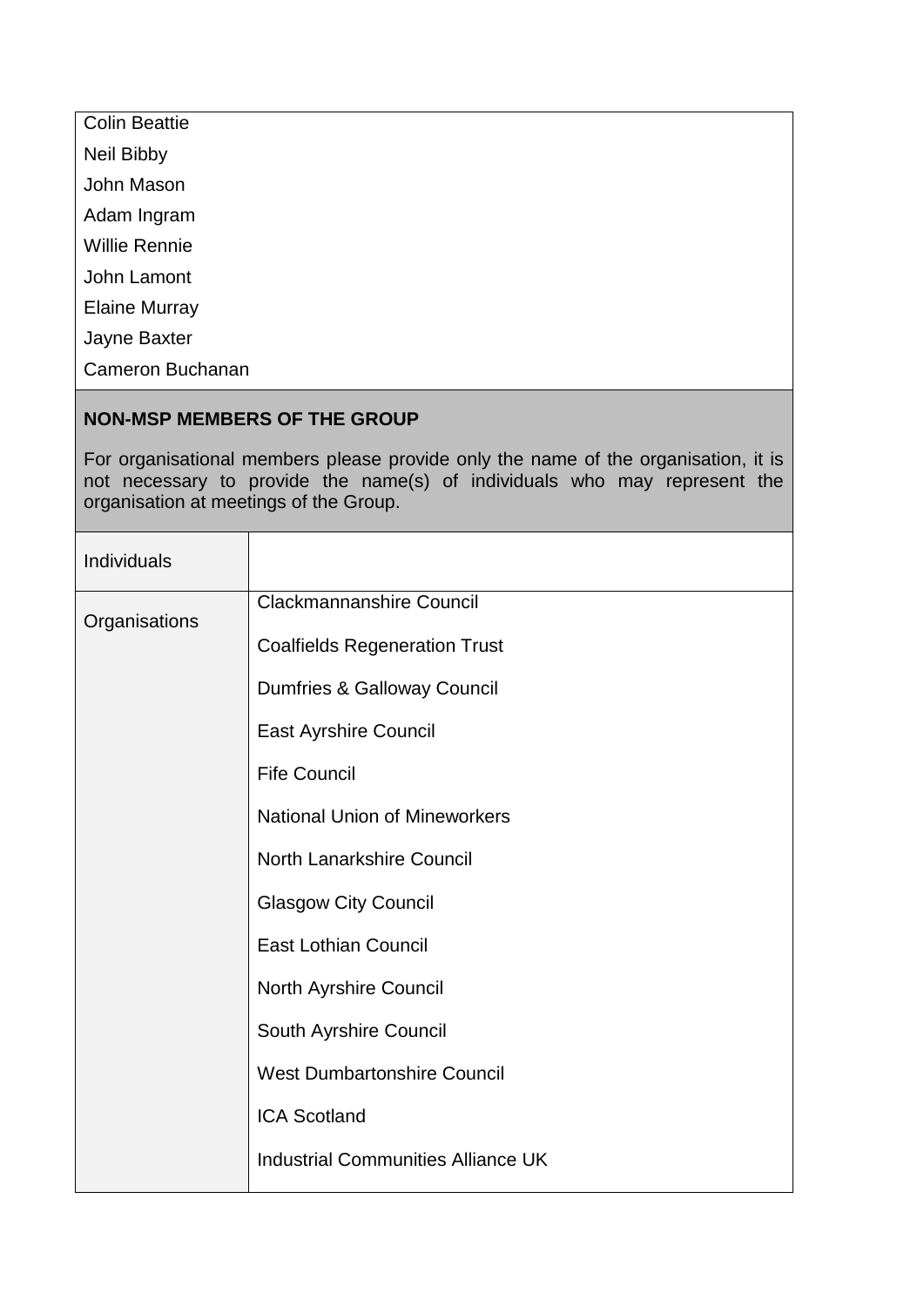| <b>Coalfields Community Transport</b> |
|---------------------------------------|
| Scottish Urban Regeneration Forum     |
| <b>Big Lottery</b>                    |

## **GROUP OFFICE BEARERS**

Please provide names for all office bearers. The minimum requirement is that two of the office bearers are MSPs and one of these is Convener – beyond this it is a matter for the Group to decide upon the office bearers it wishes to have. It is permissible to have more than one individual elected to each office, for example, coconveners or multiple deputy conveners.

| Convener               | <b>Colin Beattie MSP</b>                      |
|------------------------|-----------------------------------------------|
| <b>Deputy Convener</b> | <b>Neil Bibby MSP</b>                         |
| Secretary              | Ann Houston (Industrial Communities Alliance) |
| <b>Treasurer</b>       |                                               |

# **FINANCIAL BENEFITS OR OTHER BENEFITS RECEIVED BY THE GROUP**

Please provide details of any financial or material benefit(s) received from a single source in a calendar year which has a value, either singly or cumulatively, of more than £500. This includes donations, gifts, hospitality or visits and material assistance such as secretariat support.

Details of material support should include the name of the individual providing support, the value of this support over the year, an estimate of the time spent providing this support and the name of the organisation that this individual is employed by / affiliated to in providing this support.

Groups should provide details of the date on which the benefit was received, the value of the benefit and a brief description of the benefit.

## **SUBSCRIPTION CHARGED BY THE GROUP**

Please provide details of the amount charged and the purpose for which the subscription is intended to be used.